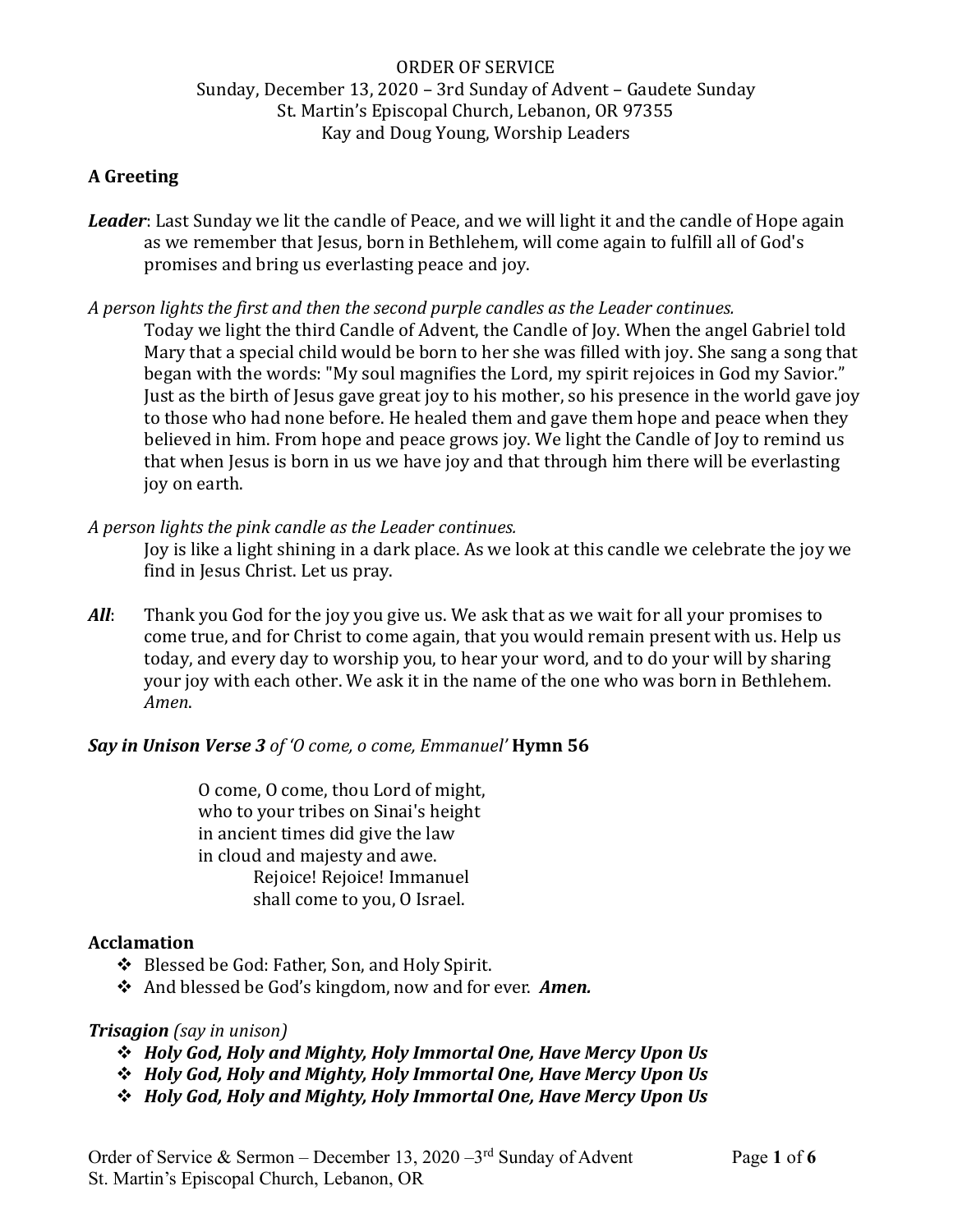## **Collect for Third Sunday in Advent**

Stir up your power, O Lord, and with great might come among us; and, because we are sorely hindered by our sins, let your bountiful grace and mercy speedily help and deliver us; through Jesus Christ our Lord, to whom, with you and the Holy Spirit, be honor and glory, now and for ever. *Amen.*

### **First Lesson Isaiah 61:1-4, 8-11**

The spirit of the Lord GOD is upon me, because the LORD has anointed me; he has sent me to bring good news to the oppressed, to bind up the brokenhearted, to proclaim liberty to the captives, and release to the prisoners; to proclaim the year of the LORD's favor, and the day of vengeance of our God; to comfort all who mourn; to provide for those who mourn in Zion to give them a garland instead of ashes, the oil of gladness instead of mourning, the mantle of praise instead of a faint spirit. They will be called oaks of righteousness, the planting of the LORD, to display his glory. They shall build up the ancient ruins, they shall raise up the former devastations; they shall repair the ruined cities, the devastations of many generations. For I the LORD love justice, I hate robbery and wrongdoing; I will faithfully give them their recompense, and I will make an everlasting covenant with them. Their descendants shall be known among the nations, and their offspring among the peoples; all who see them shall acknowledge that they are a people whom the LORD has blessed. I will greatly rejoice in the LORD, my whole being shall exult in my God; for he has clothed me with the garments of salvation, he has covered me with the robe of righteousness, as a bridegroom decks himself with a garland, and as a bride adorns herself with her jewels. For as the earth brings forth its shoots, and as a garden causes what is sown in it to spring up, so the Lord GOD will cause righteousness and praise to spring up before all the nations.

- Hear what the spirit is saying to God's People
- <sup> $\bullet$ </sup> Thanks be to God.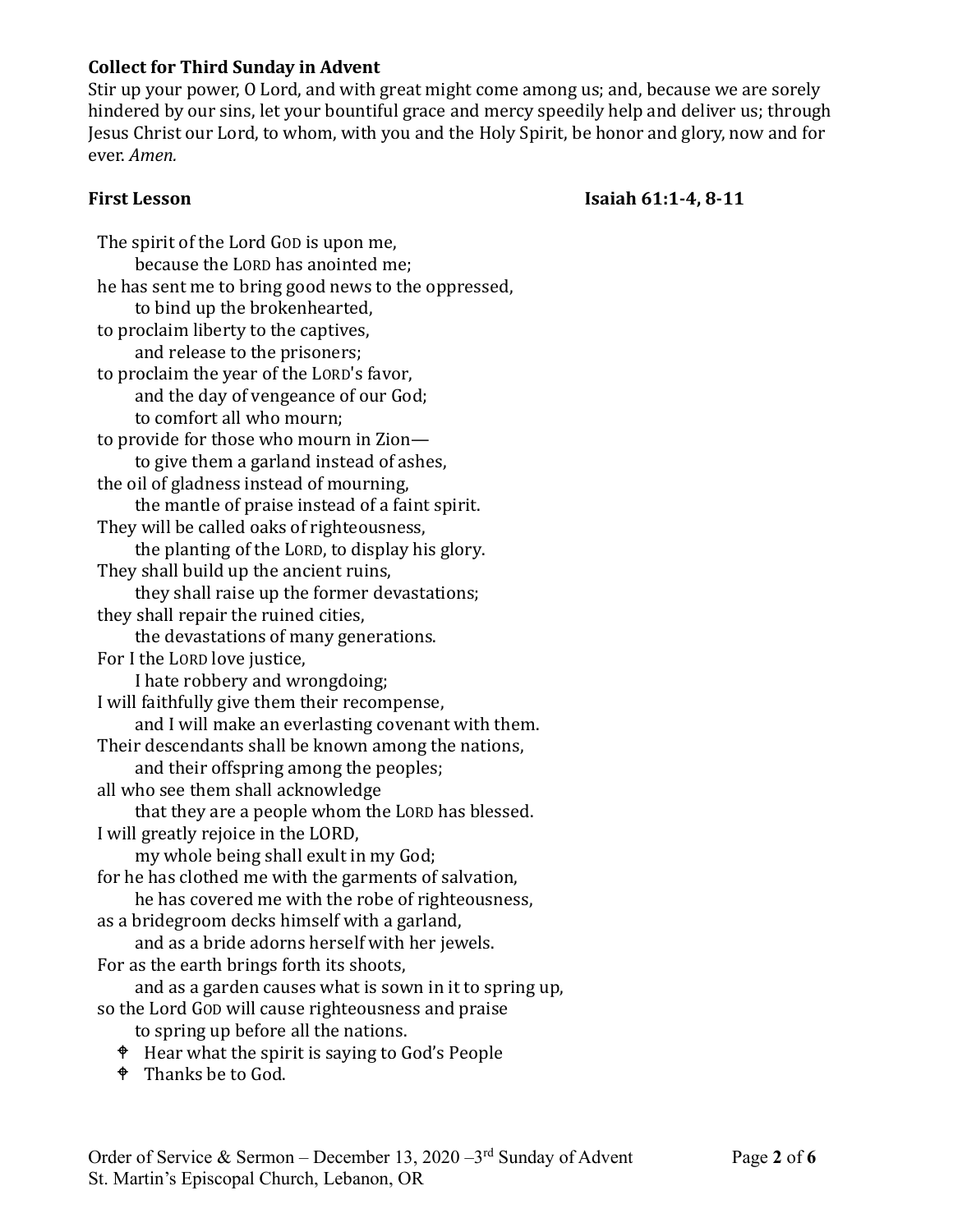# **Canticle 15: The Song of Mary** *Magnificat (Luke 1:46-55)*

My soul proclaims the greatness of the Lord, my spirit rejoices in God my Savior; \* for he has looked with favor on his lowly servant. From this day all generations will call me blessed: \* the Almighty has done great things for me, and holy is his Name. He has mercy on those who fear him \* in every generation. He has shown the strength of his arm, \* he has scattered the proud in their conceit. He has cast down the mighty from their thrones, \* and has lifted up the lowly. He has filled the hungry with good things, \* and the rich he has sent away empty. He has come to the help of his servant Israel, \* for he has remembered his promise of mercy, The promise he made to our fathers, \* to Abraham and his children for ever.

Glory to the Father, and to the Son, and to the Holy Spirit: \* as it was in the beginning, is now, and will be for ever. *Amen*.

# **The Epistle 1 Thessalonians 5:16-24**

Rejoice always, pray without ceasing, give thanks in all circumstances; for this is the will of God in Christ Jesus for you. Do not quench the Spirit. Do not despise the words of prophets, but test everything; hold fast to what is good; abstain from every form of evil. May the God of peace himself sanctify you entirely; and may your spirit and soul and body be kept sound and blameless at the coming of our Lord Jesus Christ. The one who calls you is faithful, and he will do this.

- Hear what the spirit is saying to God's People
- <sup> $\bullet$ </sup> Thanks be to God.

# **The Gospel 31 and 22 and 23 and 23 and 23 and 24 and 25 and 26.8,19-28**

There was a man sent from God, whose name was John. He came as a witness to testify to the light, so that all might believe through him. He himself was not the light, but he came to testify to the light.

This is the testimony given by John when the Jews sent priests and Levites from Jerusalem to ask him, "Who are you?" He confessed and did not deny it, but confessed, "I am not the Messiah." And they asked him, "What then? Are you Elijah?" He said, "I am not." "Are you the prophet?" He answered, "No." Then they said to him, "Who are you? Let us have an answer for those who sent us. What do you say about yourself?" He said, "I am the voice of one crying out in the wilderness, 'Make straight the way of the Lord,'" as the prophet Isaiah said. Now they had been sent from the Pharisees. They asked him, "Why then are you baptizing if you are neither the Messiah, nor Elijah, nor the prophet?" John answered them, "I baptize with water. Among you stands one whom you do not know, the one who is coming after me;

Order of Service & Sermon – December 13, 2020 –3<sup>rd</sup> Sunday of Advent Page 3 of 6 St. Martin's Episcopal Church, Lebanon, OR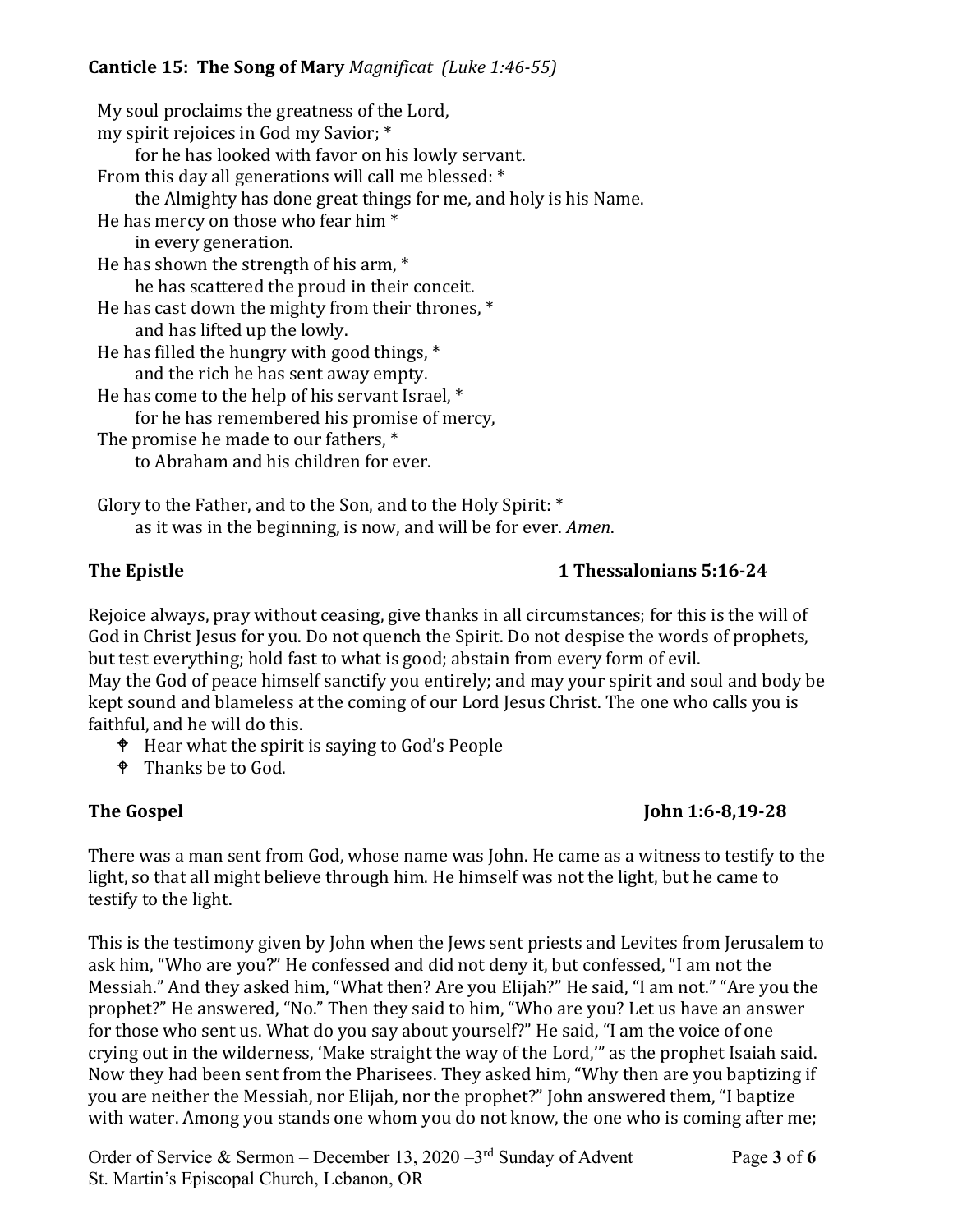I am not worthy to untie the thong of his sandal." This took place in Bethany across the Jordan where John was baptizing.

- This is the Gospel of the Lord
- <sup> $\bullet$ </sup> Thanks be to God

**Sermon** "Rejoice" S. Kay Young

Today is Gaudete Sunday. The color of the candle and of the priest's vestments is pink. Gaudete means rejoice; but it doesn't make sense. How can we rejoice with sickness and worries surrounding us? Usually, we worry about too much hustle and bustle, and not enough time for contemplation and prayer. This year there's less rush, and seemingly more time but are we contemplating? Some of us have just focused on the children and grandchildren, some of us are contacting loved ones of all ages as touchstones of our own lives. Most everyone feels somehow unsettled and stuck in the middle. Where's the expectant joy? We imagine a better time: "When the election is over, I'll be happy," or "When work settles down (or picks up) I'll be happy". If Happiness is a destination, then Joy is the journey… appreciating little beauties that surround us, noticing your faith at work, practicing gratitude: these are process words, and we all can do things to make the journey more joyous, even if we aren't AT our happy destination.

A sense of calling and purpose could help tremendously with that. If we had a calling, we might find reasons to look for joy along the way. Being in the desert eating locusts (even dipped in honey) doesn't sound like a happy life, but John was a man sent by God. I'm thinking his was a joyous life.

Sent by God. Does that imply God knew John since before he was born? YUP. Don't look now, but you and I were sent by God, too. I truly believe that. You just never know when your purpose is fulfilled in a small way. But think on the number of tiny moments when someone convinced you of your goodness & worth. Those moments fulfilled their mission; do not doubt you are fulfilling yours. Rejoice.

John was quite clear in his mission: He is asked FIVE times in today's Gospel Who ARE you? He must have caused a stir baptizing folks in the Jordan for a contingent of Priests and Levites to come to check him out:

Who Are you?

Are you the Messiah?

Are you Elijah? (The prophet Elijah was supposed to come back just before the Messiah)

Are you the Prophet?

Who are you? We need an answer for those who sent us!

OK, then, WHO ARE YOU TO BE BAPTIZING IF YOU'RE, um, nobody?

John told them. He was here to baptize in water. But one who comes after is worthy, not I What does that have to do with today? With us? With rejoicing? Lots, actually.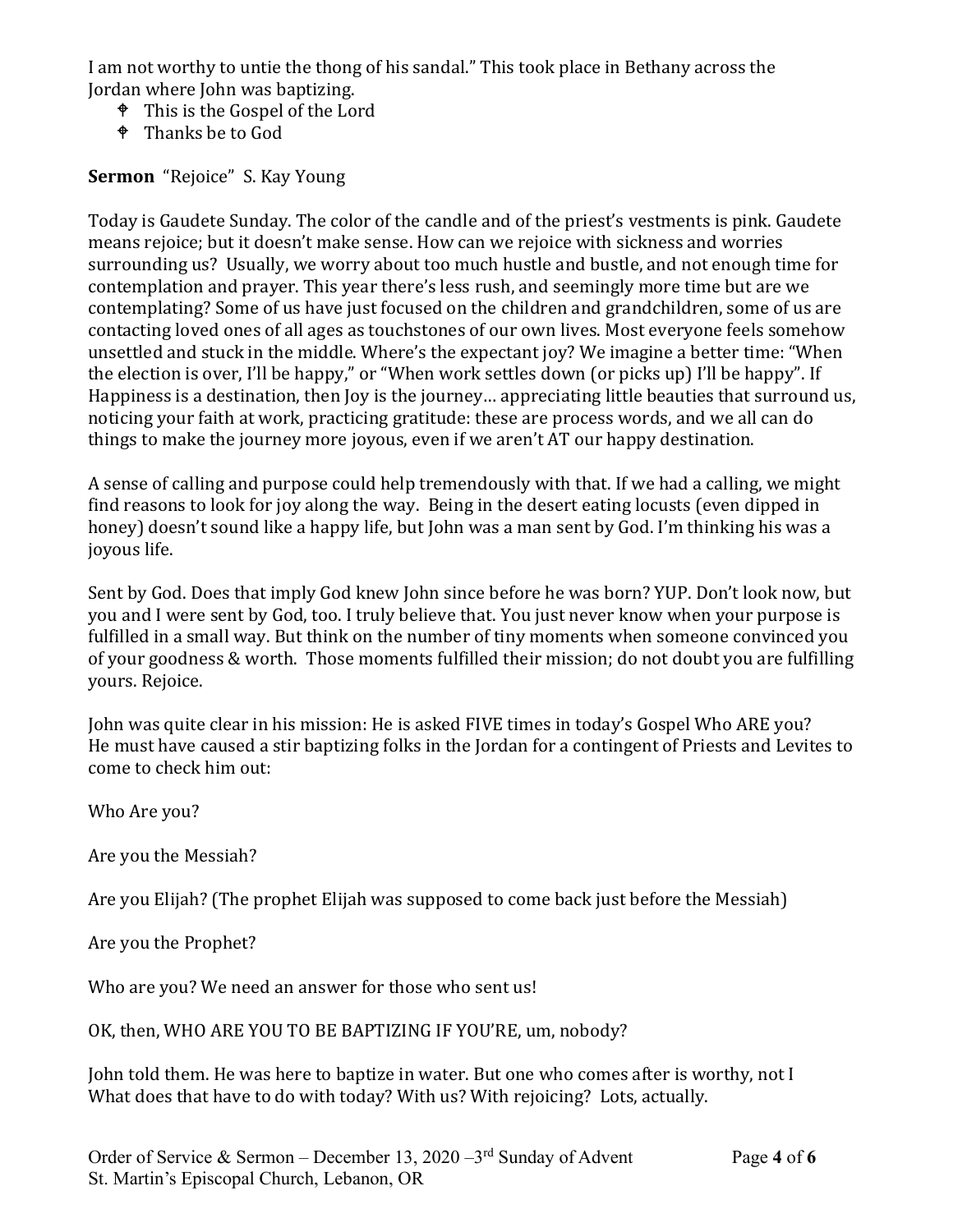Please believe we were each sent by God. And we can only answer for our own selves when we are asked these questions, or when we ask ourselves to justify our existence, let's think of John. Who Are you?

Are you the Messiah? No? REJOICE!

Are you Elijah? No? REJOICE!

Are you the Prophet? No? REJOICE!

Are you head of any elections board? In charge of distributing Corona Virus shots? ARE YOU GOD? WELL, WHEW! NO! So, REJOICE!

This Gaudete Sunday, you can rest assured that you are doing what God sent you to do. Even if you haven't been spiritually present this Advent, even if you haven't made all your phone calls, there's still time. Sure, scale it back for 2020; bake a few cookies, just not an overwhelming amount. Hang some decorations; but remember to take time to keep one another company as best as you can.

Remember you are not responsible for it all. You don't have to make it happen. It's pink Sunday, saying "It's not too late! Christmas is coming!" Christ is here, NOW! REJOICE!

# **Leader: Prayers of the People for Advent III**

As we wait with joy for Jesus Christ, the one who is to come, let us offer prayers to God who sent his Son as the true light into the world.

*Deacon or other leader* For the coming of Jesus Christ in power and glory; For the coming of Wisdom to teach and guide us. For the coming of Emmanuel, the hope of all the peoples. For the peace of the world, and for our unity in Christ. Lord, hear us. *People* Lord, graciously hear us.

For this parish community of [church name], that God would guide us with his truth, fill us with his love, and provide for us from his bounty. Lord, hear us.

*People* Lord, graciously hear us.

For Michael our presiding bishop, Michael our bishop, Diana our Bishop-Elect and all bishops, and all who minister in Christ, and for all the holy people of God. Lord, hear us. *People* Lord, graciously hear us.

For the church throughout the world and the faithful in every place. Lord, hear us. *People* Lord, graciously hear us.